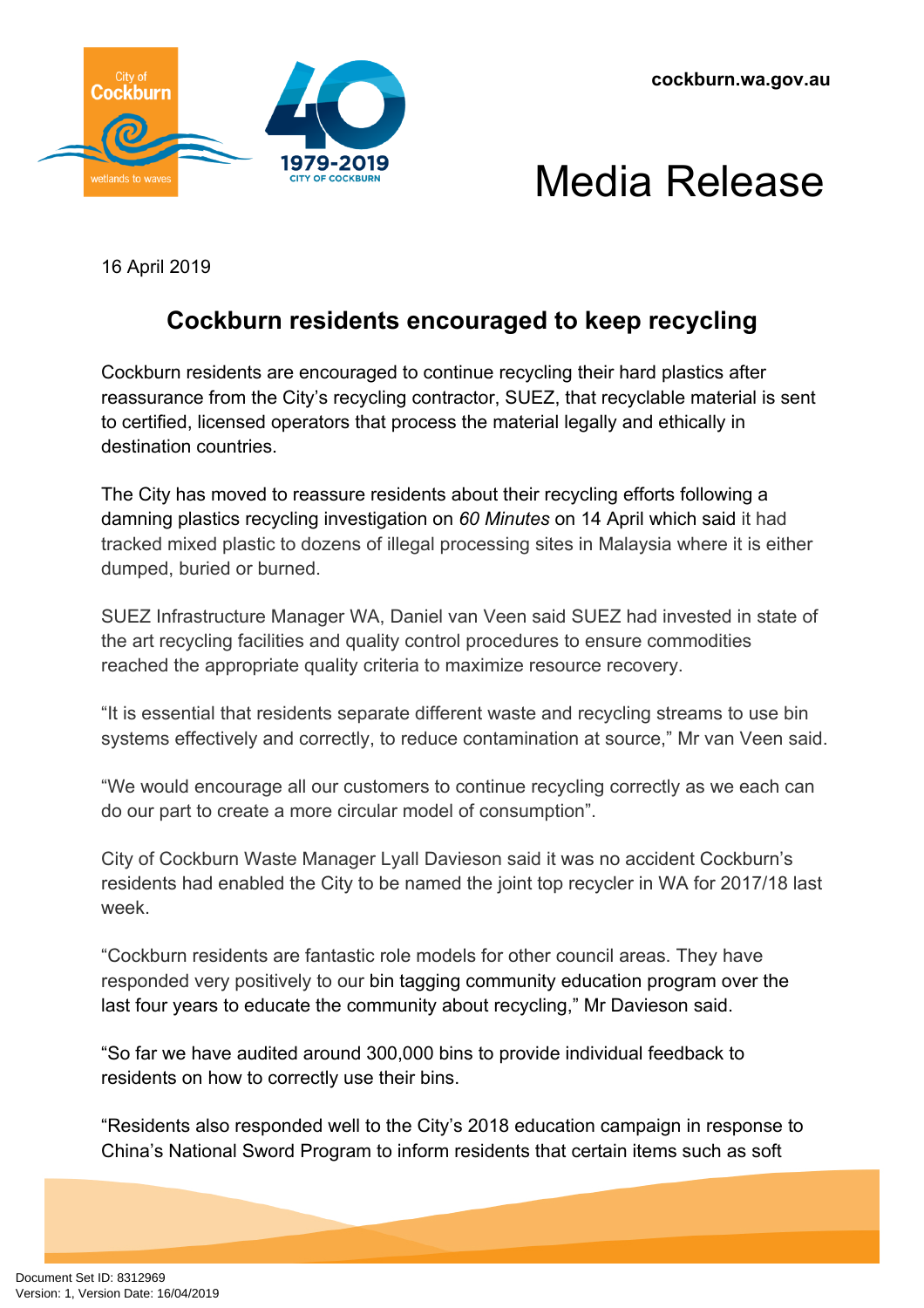



plastics, aerosol cans, meat trays and polystyrene should no longer be placed in the recycling bin as they cannot be recycled.

"Soft plastic currently has very little value on the global commodity market so, when it is exported overseas, it may not be recycled.

"This is one reason why soft plastic is no longer accepted in the recycling bin. Items in the recycling bin that cannot be recycled are removed and sent to landfill in Australia, rather than being exported.

"Our City is committed to reducing waste because it's important to our residents. We recently consulted on a Wastewise Events Policy to restrict the use of single-use plastics at events.

"We've implemented several programs aimed at reducing waste in recent years, including providing water refill stations and reusable cups at all major City events, providing home compost subsidies and holding a series of educational events and workshops around waste reduction in the household which have been very popular with residents."

Mr Davieson said the Australian recycling industry needed stronger regulation to ensure transparent and traceable export supply chains.

"We are all responsible for ensuring we do not pass on our environmental and health problems to developing countries and/or future generations," Mr Davieson said.

"The City advocates for a State and Federal Government commitment to establish recycling industries here in Australia. This will generate jobs and provide the community with confidence that their waste is being processed in the most responsible manner.

"We've been an advocate for onshore processing for many years, and hope the *60 Minutes* feature will be a catalyst for strong commitment and action from State and Federal Government."

Reducing the waste we produce is the most effective way to reduce negative impact and the City is one of WA's biggest buyers of Replas products which are made from